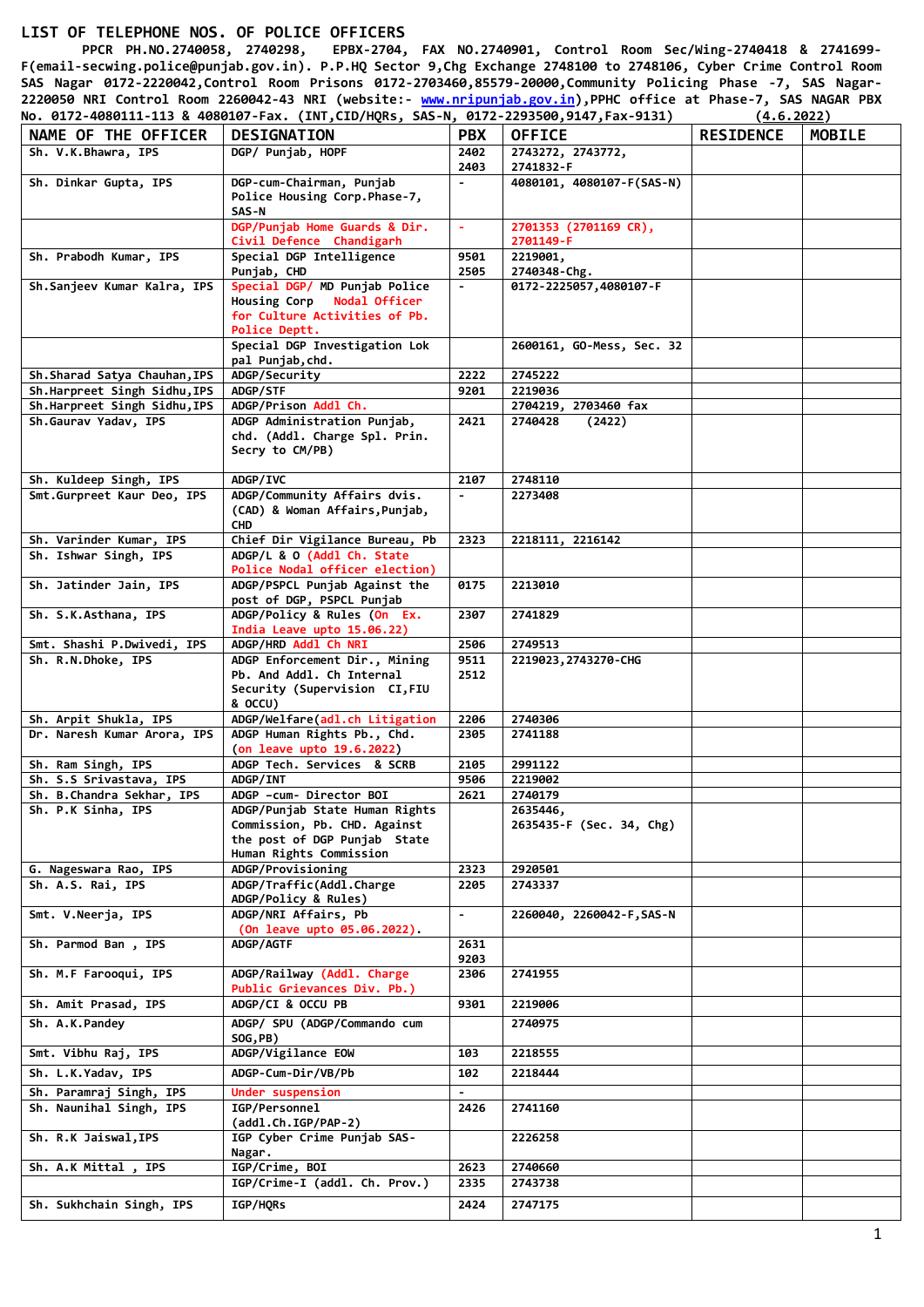| Sh. Roop Kumar Arora                                   | IGP/Prisons                    |                          | 2711497                                       |                          |                            |
|--------------------------------------------------------|--------------------------------|--------------------------|-----------------------------------------------|--------------------------|----------------------------|
| Sh. K.S. Ghuman                                        | IGP/Home Guard                 | $\blacksquare$           | 2701237                                       |                          |                            |
| Sh Inderbir Singh, IPS                                 | DIG/ Technical Support Service | 2121                     | 2740955                                       |                          |                            |
|                                                        | (Addl. Ch DIG/FZR Range)       |                          |                                               |                          |                            |
| Smt. Nilambari Vijay                                   | DIG/Cyber Crime (addl. Ch      | $\blacksquare$           | 2226258                                       |                          |                            |
| Jagadale, IPS                                          | DIG/Technical services-II)     |                          |                                               |                          |                            |
| Sh. Rahul S, IPS                                       | DIG/Admin                      | 2429                     | 2741649                                       |                          |                            |
|                                                        |                                |                          |                                               |                          |                            |
|                                                        |                                |                          |                                               |                          |                            |
| Sh. Surinder S. Saini, PPS                             | DIG/Prison                     |                          |                                               |                          |                            |
| Sh. Harmanjit Singh PPSC                               | DIG/Home Guard                 |                          | 5075033                                       |                          |                            |
| Sh. Sukhwant S Gill, IPS                               | AIG/ Welfare                   | 2337                     | $\blacksquare$                                |                          |                            |
|                                                        | AIG/Pers.-I, CPO               | 2431                     |                                               |                          |                            |
| Sh. Akhil Chaudhary, IPS                               | AIG/Pers -III & N.O for Police | 2509                     | $\blacksquare$                                |                          |                            |
|                                                        | Pers. Grievance & 181 Women    |                          |                                               |                          |                            |
|                                                        | helpline                       |                          |                                               |                          |                            |
| Smt. Kanwardeep Kaur, IPS                              | AIG/Pers.-II, CPO              | 2434                     | 2747660                                       |                          |                            |
| Sh. Patil Ketan Baliram, IPS                           | AIG/ HRD Training              |                          |                                               |                          |                            |
| Sh. Varinder Paul S, IPS                               | AIG/Security                   | 2236                     | 2741907                                       |                          |                            |
| Ms. Ashwini Gotyal, IPS                                | SO to DGP-cum-AIG/HRD, Pb. Chg | 2427                     | $\blacksquare$                                |                          |                            |
|                                                        |                                |                          |                                               |                          |                            |
| Smt. Balwant Kaur,<br><b>PPS</b>                       | AIG/Provisioning               | 2336                     | 2747900                                       |                          |                            |
| Sh. Jasdeep S Saini, PPS                               | AIG/IVC (addl. Ch AIG/ L&O -II | 2245                     |                                               |                          |                            |
|                                                        | & Litigation)                  |                          |                                               |                          |                            |
| Sh. Malwinder S.Sidhu, PPS                             | AIG/Human Rights               | 2142                     | 2742284                                       |                          |                            |
| Sh. Bikramjit Singh, PPS                               | AIG/Admn Tech. Services        | 2110                     | $\blacksquare$                                |                          |                            |
|                                                        | AIG/Tech. Services             | 2719                     |                                               |                          |                            |
| Sh. Daljeet Singh, PPS                                 | AIG/Transport (addl. Ch AIG/   | 2317                     | $\blacksquare$                                |                          |                            |
|                                                        | Armament)                      |                          |                                               |                          |                            |
| Sh. Shailendra Singh, PPS                              | AIG/PPCR                       | 2705                     | 2745704                                       |                          |                            |
| Sh. Naresh Kumar, PPS                                  | AIG/PPCR-2                     | 2705                     | 2745704                                       |                          |                            |
| Sh.                                                    | AIG/ L & O -I                  | 2143                     |                                               |                          |                            |
|                                                        |                                |                          |                                               |                          |                            |
| Sh. Manmeet Singh,<br><b>PPS</b>                       | AIG/TRAFFIC.PB                 | 2528                     |                                               |                          |                            |
| Sh. Vipin Chaudhary, PPS                               | AIG/ Modernization             |                          |                                               |                          |                            |
| Sh. Parmvir S Parmar, PPS                              | SP/ADC to Governor             |                          |                                               |                          |                            |
| Sh. Vikas Sabharwal, PPS                               | AIG/Election Cell              | $\blacksquare$           |                                               |                          |                            |
| Sh. Jaswinder Singh, PPS                               | DSP/Law & Order 112 DIAL`      | $\overline{\phantom{a}}$ | $\blacksquare$                                |                          |                            |
| SH. Amroz Singh, PPS                                   | DSP/ELECTION CELL PB           |                          |                                               |                          |                            |
| <b>IGSP/RANGES</b>                                     |                                |                          |                                               |                          |                            |
|                                                        |                                |                          |                                               |                          |                            |
| Sh. Mohinish Chawla, IPS                               | IGP/Border Range, ASR          | 0183                     | 2501190- FAX                                  | 2502355                  | 95929-13141                |
|                                                        |                                |                          |                                               |                          |                            |
|                                                        |                                |                          |                                               |                          |                            |
| Sh. Mukhwinder Singh                                   | IGP/PTL/Range                  | 0175                     | 2303053, 2970536-F                            | 2311147                  | 95929-12025                |
| Chhina, IPS                                            |                                |                          |                                               |                          |                            |
| Sh. S. Bhoopati, IPS                                   | DIG/JAL Range                  | 0181                     | 2243002, 2221687 (F-                          | 2240050                  | 95925-95900                |
|                                                        |                                |                          | 2233352)                                      |                          |                            |
| Sh. Shive Kumar Verma, IPS                             | IGP/BTI Range                  | 0164                     | 2213025                                       | 2216786                  | 98767-00079                |
|                                                        |                                |                          |                                               |                          |                            |
|                                                        |                                |                          |                                               |                          |                            |
| Sh. S.P.S. Parmar,<br><b>IPS</b>                       | IGP/LDH Range(on leave upto    | 0161                     | 2425599+F                                     |                          | 98156-56555                |
|                                                        | 24.6.22)                       |                          |                                               |                          |                            |
| Sh. P.K.Yadav, IPS                                     | IGP/FDK/Range                  | 01639                    | 254100+4                                      | 292040                   | 73182-30007                |
| Sh. Gurpreet S Bhullar, IPS                            | DIG/RPR Range                  | 01881                    | 220912, 295707-Fax,                           | $\blacksquare$           | 98765-16001                |
|                                                        |                                |                          | 221301 EXT                                    |                          |                            |
| Sh.Inderbir Singh, IPS                                 | DIG/FZR Range                  | 01632                    | 244038, 245230-F                              | 244038                   | 97799-01498                |
| <b>COMMISSIONERS OF POLICE</b>                         |                                |                          |                                               |                          |                            |
|                                                        |                                |                          |                                               |                          |                            |
| Sh. Arun Pal Singh, IPS                                | Comm. Amritsar(IGP)            | 0183                     | 2227779, 2560277-F                            | 2571852,97811            | 78892-85500                |
|                                                        |                                |                          | 2565800-F, 97811-30282,                       | -30101                   |                            |
|                                                        |                                |                          | 2228786                                       |                          |                            |
| Sh. Kaustubh Sharma, IPS                               | Comm./LDH (IGP) (addl. Ch      | 0161                     | 2414904, 2414943-F                            | 2414903                  | 97818-26500                |
|                                                        | CP/LDH upto 24.6.22)           |                          | CONF -2414934,78370-18650                     |                          | 88377-69253                |
| Sh. Gursharan S Sandhu, IPS                            | Comm./JAL (DIG)                | 0181                     | 2226497, 2452466-F,                           | 2243003(GO               | 98158-00756                |
|                                                        |                                |                          | ,95929-18509,10                               | Mess) Conf-              |                            |
|                                                        |                                |                          |                                               | 2347200                  |                            |
|                                                        |                                |                          |                                               |                          |                            |
| DEPUTY COMMISSIONERS OF POLICE                         |                                |                          |                                               |                          |                            |
| Sh. Parminder S Bhadal, PPS                            | <b>DCP/ASR</b>                 | 0183                     | 2229909-Tele-Fax                              |                          | 95524-00001                |
| Sh. Jaskiranjit S Teja, PPS                            | DCP/JAL                        | 0181                     | 2247200                                       |                          | 98784-00002                |
| Sh. Simratpal Singh, PPS                               | DCP/LDH                        | 0161                     | 2775000                                       |                          | 98158-00140                |
|                                                        |                                |                          |                                               |                          |                            |
| SSSP IN PB & CHD                                       | DISTT.                         | <b>CODE</b>              | <b>OFFICE</b>                                 | <b>RESIDENCE</b>         | <b>MOBILE</b>              |
| Sh. Swarandeep Singh, PPS                              | Amritsar Rural                 | 0183                     | 2584369, 2583819, 2583819-F                   | 2402545                  | 98765-16008                |
|                                                        |                                |                          | 97800-03636, 2702355-F                        |                          |                            |
| Sh. Ranjeet Singh, IPS                                 | Tarn Taran                     | 01852                    | 226500, (224100-F)                            | 87250-20200,             | 84374-50000                |
|                                                        |                                |                          | 95929-14300                                   | 226200                   |                            |
| Sh. Harjeet Singh, IPS                                 | Gurdaspur                      | 01874                    | 241173, 502903, 502860                        | 220207,                  | 87250-34444                |
|                                                        |                                |                          | 245396-F, 75081-84171                         | 75081-84172              |                            |
| Sh. Rajpal Singh, IPS                                  | Batala                         | 01871                    | 242145, 292134, 285320-F                      | 220901,                  | 98140-61235                |
|                                                        |                                |                          | 97800-06109                                   | 97800-06110              |                            |
|                                                        |                                |                          |                                               |                          |                            |
| Sh. Arun Saini, PPS                                    | Pathankot                      | 0186                     | 2921006, 2921468-F                            | 2921009                  | 94631-16566                |
| Sh. Swapan Sharma, IPS                                 | Jalandhar Rural                | 0181                     | 2220126, 2220136, 2220226-F                   | 2222400                  | 97799-11110                |
| Sh. Rajbachan S Sandhu, PPS<br>Sh. Sandeep Sharma, PPS | Kapurthala<br>S.B.S. Nagar     | 01822<br>01823           | 292006, 292005-F,<br>221023, 226039, 226763-F | 233285, 233775<br>221022 | 97799-33349<br>99150-25952 |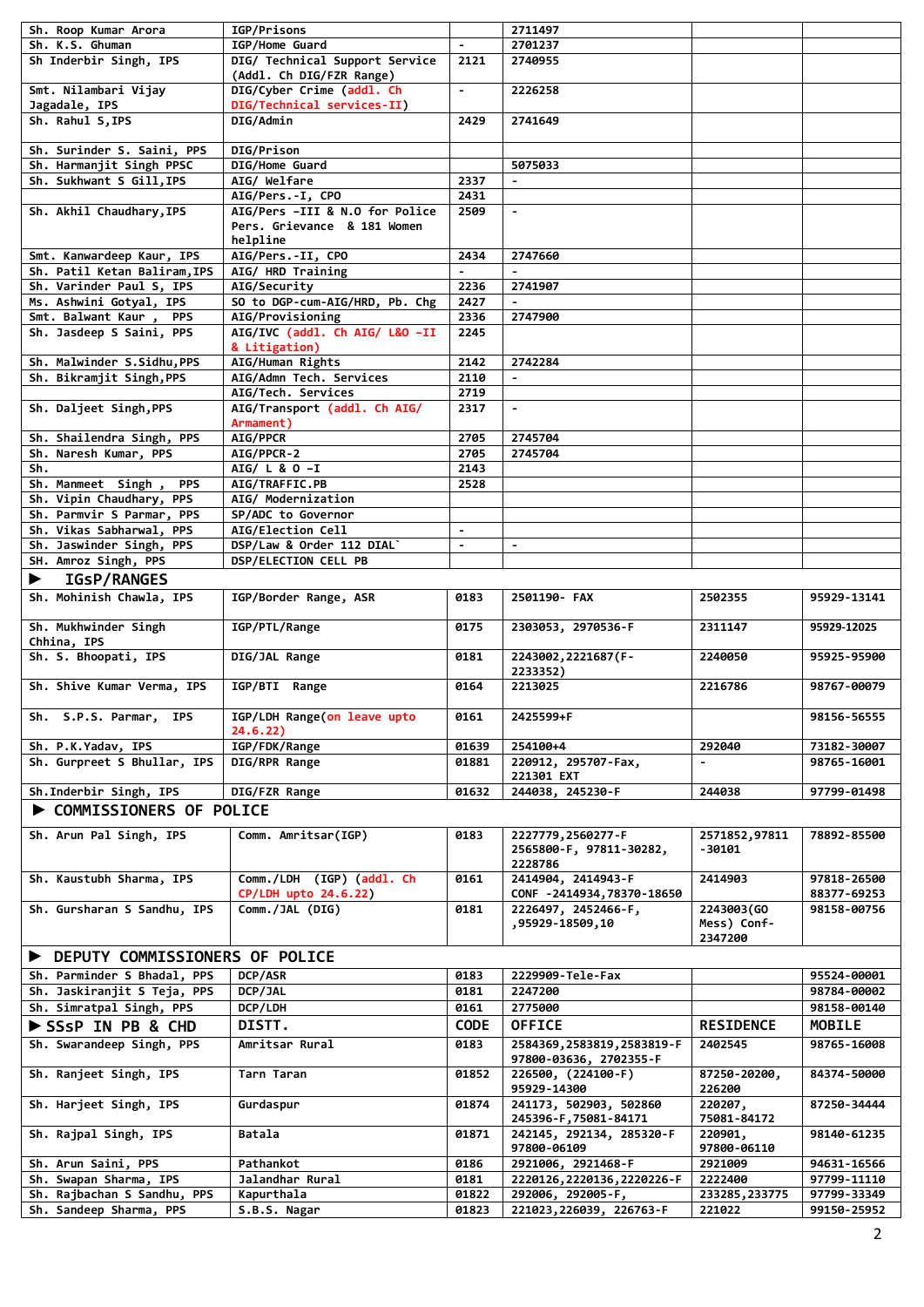| Sh. Sartaj Singh Chahal, IPS                      | Hoshiarpur        |                | 01882 | 220501, 220513-F                           | 220502                      | 78370-63005                |
|---------------------------------------------------|-------------------|----------------|-------|--------------------------------------------|-----------------------------|----------------------------|
| Sh. Deepak Pareek, IPS                            | Patiala           |                | 0175  | 2311113-14, 2311115-F                      | 2311135                     | 88607-23732                |
| Sh. Mandeep Singh Sidhu, IPS                      | Sangrur           |                | 01672 | 241704, 241700-F                           | 241300                      | 95929-00051                |
| Sh. Alka Meena, IPS                               | Malerkotla        |                | 01675 | 251001                                     | 251004                      | 94635-77442                |
| Smt. Ravjot Garewal, IPS                          | Fatehgarh Sahib   |                | 01763 | 232226,509692 220090-F                     | 232990                      | 82838-54385                |
| Sh. Sandeep Kumar Malik, IPS                      | Barnala           |                | 01679 | 231107 (243683-F), 230683                  | 233218                      | 74046-64400                |
| Sh. Vivek Sheel Soni, IPS                         | S.A.S. Nagar      |                | 0172  | 2219202, 2219211, 2219213-F<br>95929-16000 | 2270009                     | 90417-83820                |
| Sh. Deepak Hilori, IPS                            | Ludhiana Rural    |                | 01624 | 224048, 223359, 223239-F                   |                             | 82838-77388                |
| Sh. Ravi Kumar, IPS                               | Khanna            |                | 01628 | 226325 & 226024-Fax                        | 226024,226325               | 62397-11042                |
| Sh. Sandeep Garg, IPS<br>Sh. Charanjit Singh, IPS | Rupnagar          |                | 01881 | 220946, 220119<br>246697, 244049, 244402-F | 220120<br>244030,           | 80548-88601<br>90564-73187 |
|                                                   | Ferozepur         |                | 01632 |                                            | 244023                      | 98554-37744                |
| Sh. Bhupinder Singh, PPS                          | Fazilka           |                | 01638 | 262333, 263312-F,<br>85588-00901           | 261600                      | 98787-55007                |
| Sh. Dhruman Harshadray<br>Nimbale, IPS            | Sri Muktsar Sahib |                | 01633 | 264809, 241722-F                           | 263810                      | 95929-12505                |
| Sh. Gulneet S. Khurana, IPS                       | Moga              |                | 01636 | 236600, 236500, 237817-F                   | 225402,97800-<br>01881      | 85589-70001                |
| Smt. Avneet Kaur Sidhu, PPS                       | Faridkot          |                | 01639 | 252000, 250920-F                           | 251080                      | 97796-40400                |
| Sh. J Elenchezian, IPS                            | Bathinda          |                | 0164  | 2219100, 2219300-F                         | 2211301, 22191              | 94780-68798                |
|                                                   |                   |                |       |                                            | 01, 2217901                 |                            |
| Sh. Gaurav Toora, IPS                             | Mansa             |                | 01652 | 229010, 227737-F                           | 232010                      | 82642-05000                |
| Sh. Kuldeep Singh Chahal,                         | Chandigarh        |                | 0172  | 2760001, 2746100-F                         | $\sim$                      | 90412-80817                |
| <b>IPS</b>                                        |                   |                |       |                                            |                             |                            |
| <b>COMMISSIONER IN PB</b>                         |                   |                |       |                                            |                             |                            |
| Sh. Daljit Singh Mangat, IAS                      | <b>FZR</b>        |                | 01632 | 244004, 245467-F                           | 244005                      | 94170-79777                |
| Sh. R.K Kaushik, IAS                              | <b>FDK</b>        |                | 01639 | 250009, 256009-F                           | 257013,250216               | 98784-01262                |
|                                                   |                   |                |       |                                            | -F.                         |                            |
| Sh., IAS                                          | <b>JAL</b>        |                | 0181  | 2224549, 2458114-F                         | 2459661,24580<br>$58-F$     |                            |
| Sh. Chander Gaind, IAS                            | <b>PTL</b>        |                | 0175  | 2970029                                    | 2311325                     | 98142-11333                |
| Sh. Manvesh Singh Sidhu, IAS                      | <b>RPR</b>        |                | 01881 | 220400, 221165-F                           | 221400                      | 99154-33666                |
| DY.COMMISSIONER IN PB                             |                   |                |       |                                            |                             |                            |
| Sh. Harpreet Singh Sudan, IAS                     | ASR               | PA 98555-96060 | 0183  | 2226161, 2223551, 2223991-F                | 2226262,22261<br>$62-F$     | 75289-02828                |
| Sh. Manish kumar, IAS                             | <b>TTN</b>        | PA 83606-06719 | 01852 | 224101, 224102-F)                          | 246261,<br>2461616-F        | 98150-68884                |
| Sh. Mohd. Isfak, IAS                              | <b>GSP</b>        | PA 62837-23168 | 01874 | 247500, 224501-F                           | 224270-F                    | 99154-33786                |
| Sh. Ghanshyam Thori, IAS                          | <b>JAL</b>        | PA 96467-86087 | 0181  | 2224783,                                   | 2459664,22272<br>97-F       | 97797-79970                |
| Sh.Navjot Pal Singh, IAS                          | SBS-N             | PA 99153-57133 | 01823 | 221301,                                    | 221401,226406<br>-F.        | 98157-15444                |
| Sh. Sandeep Hans, IAS                             | HPR               | PA 94173-55560 | 01882 | 220301, 220412-F,                          | 220302, 220303<br>- F       | 81461-56777                |
| Sh. Vishesh Sarangal, IAS                         | KPT               | PA 98147-00877 | 01822 | 233777, 233393-F                           | 233776,                     | 99889-58791                |
| Smt. Sakshi Sawhney, IAS                          | <b>PTL</b>        | PA 80541-46002 | 0175  | 2311300, 2311301-F                         | 2311303, 23113<br>02-F      | 81302-56305                |
| Smt. Parneet Shergill, IAS                        | FGS               | PA 98729-84988 | 01763 | 232215, 221341-F,                          | 221341,                     | 80547-00771                |
| Sh. Amit Talwar, IAS                              | SAS-N             | PA 98550-61577 | 0172  | 2219500, 2219501-F                         | 2225080-F                   | 89688-99999                |
| Sh. Jatindra Jorwal, IAS                          | <b>SGR</b>        | PA 96467-00244 | 01672 | 234004, 232304-F                           | 234042,230008               | 95923-00883                |
|                                                   |                   |                |       |                                            | -F.                         |                            |
| Sh. Sanyam Agarwal, IAS                           | <b>MLK</b>        | PA 98147-06367 | 01675 | 252000                                     | 252001-2                    | 97801-08469                |
| Sh. Harish Nayar, IAS                             | <b>BNL</b>        | PA 97800-07890 | 01679 | 244360,                                    | 244361, 244370              | 94172-51445                |
| Smt. Surabhi Malika, IAS                          | LDH               | PA 81464-00682 | 0161  | 2403100, 2404055-F                         | -F.<br>2404055,24045        | 98158-74099                |
| Smt. Preeti Yadav, IAS                            | <b>RPR</b>        | PA 94172-18276 | 01881 | 221150, 221165-F                           | 02-F<br>221250, 221165      | 85869-43342                |
| Smt.Amrit Singh, IAS                              | <b>FZR</b>        | PA 94641-07285 | 01632 | 244008, 244039-Fax                         | -F.<br>244006, 241101       | 98880-07644                |
| Sh. Vineet Kumar, IAS                             | SMS               | PA 81461-33533 | 01633 | 263643, 263808-Fax                         | Fax<br>263644, 263645       | 84277-74331                |
| Sh. Kulwant Singh, IAS                            | <b>MGA</b>        | PA 98150-70592 | 01636 | 234411-Fax<br>234400,                      | -F.<br>225401-T/F           | 90237-00015                |
| Showkat Ahmed Parray,<br>Sh.<br>IAS               | <b>BTI</b>        | PA 96467-09001 | 0164  | 2210042, 2212789-Fax                       | 2213071, 22127<br>89-F      | 78378-67084                |
| Smt. Ruhee Dugg, IAS                              | <b>FDK</b>        | PA 99889-00323 | 01639 | 251051,                                    | 251000, 251024<br>Fax       | 94643-40002                |
| Sh. Himanshu Agarwal, IAS                         | <b>FZK</b>        | PA 70091-03300 | 01638 | 260555, 264666-FAX                         | 264666, 261555<br>-F.       | 95012-00927                |
| Sh. Harbir Singh, IAS                             | <b>PTK</b>        | PA 96463-00733 | 0186  | 2346464,                                   | $01870 -$<br>292332, 257077 | 98140-66550                |
| Sh Jaspreet Singh, IAS                            | <b>MNS</b>        | PA 95010-30426 | 01652 | 229800, 229247-F                           | -F.<br>232900, 232713<br>-F | 98723-65030                |
|                                                   |                   |                |       |                                            |                             |                            |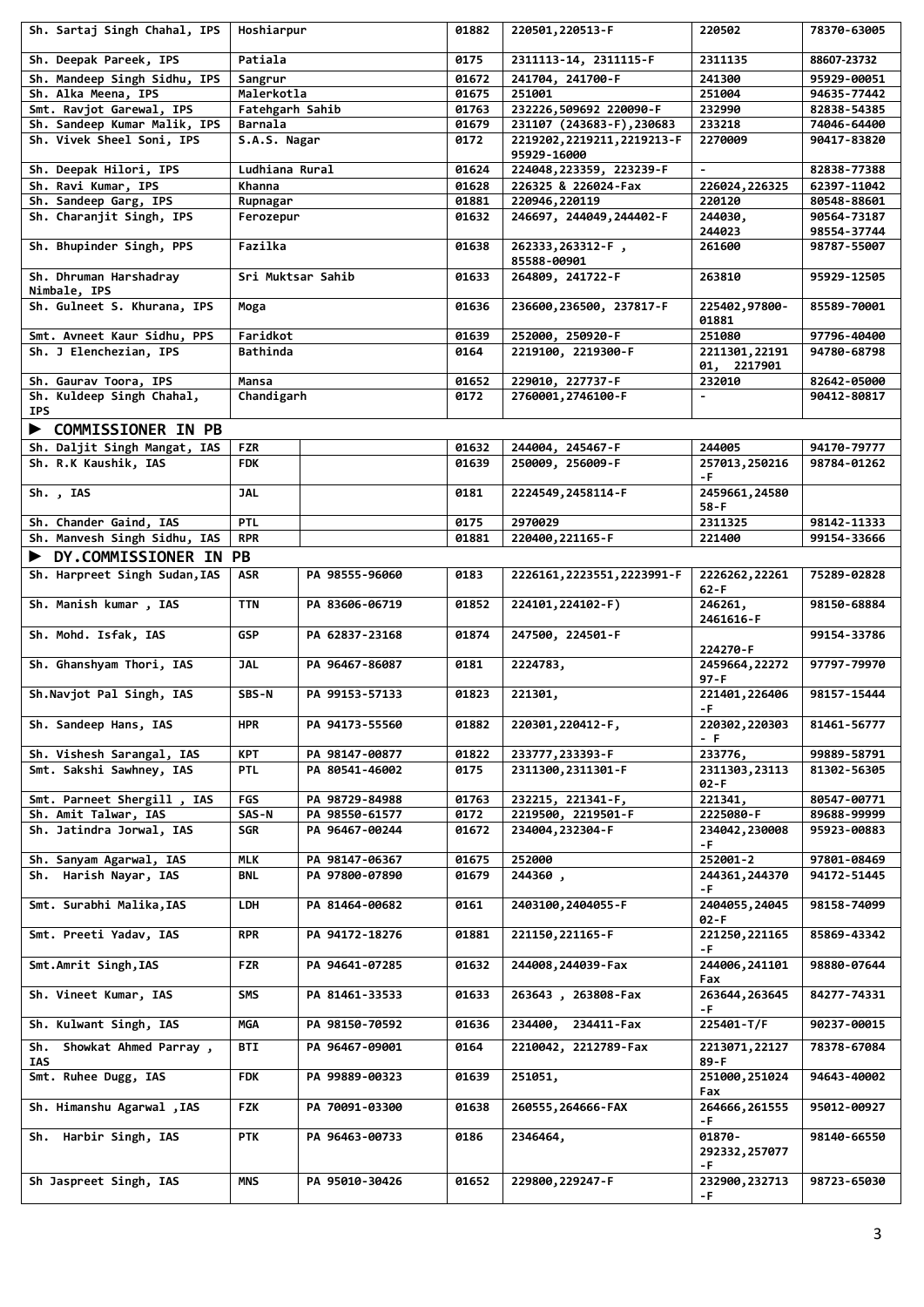| Sh. Vinay Partap Singh, IAS             | UT/CHG                  | PA 99881-83485                                               | 0172           | 2700109                                                    |                          | 70825-71000                |
|-----------------------------------------|-------------------------|--------------------------------------------------------------|----------------|------------------------------------------------------------|--------------------------|----------------------------|
| <b>MISC.NUMBERS</b>                     |                         |                                                              |                |                                                            |                          |                            |
| Sh. Anmol Rattan S Sidhu                | Adv. General Pb.        |                                                              |                | 2740287, 2741826-Fax                                       | EPBX 6612222             | 99143-00003                |
| Sh. Neeraj Sharma                       |                         | Advisor PB Police and Expert                                 |                | 183-2227270, 271274                                        | 0183-222775,             | 98140-54585                |
| Sh. Inder Pal Garg                      |                         | Advisor MHA, GOI (Camp at ASR)<br>Joint Director Prosecution | 9117           | 2219020                                                    | 2565148                  | 98552-54585<br>94172-01238 |
| Sh. Nirmal Pal Singh                    |                         | Joint Director Prosecution &                                 | $\blacksquare$ | $\blacksquare$                                             | $\blacksquare$           | 98558-45027                |
|                                         |                         | Litigation, CID Pb. SAS-N                                    |                |                                                            |                          |                            |
| Sh. P.K Chhibber                        | D.A/CID/PB/SAS-N        |                                                              |                |                                                            |                          | 94170-85563                |
| Sh. Balwant Singh                       |                         | D.A/Legal, Intelligence                                      |                | 2740628                                                    |                          | 98867-22641                |
| Sh Vikram Vir Sharda                    |                         | Legal Advisor to CPO, Pb.                                    | 2439           |                                                            |                          | 98552-84899                |
| Sh. Jeetinder Singh Grewal              |                         | Legal Advisor, CPO                                           | 2438           |                                                            |                          | 94170-00021                |
| Sh.Gurwinder Singh Bhatti               | Crime CAW               | Law Officer/ Legal Advisor                                   | 2627           |                                                            | 94174-01400              | 98888-98944                |
| Sh. Gagandeep Chaudhary                 |                         | Legal Advisor, BOI                                           | 2629           |                                                            |                          | 97800-00709                |
| Sh. R.K Salwan                          |                         | Joint Dir. Prosecution Crime                                 | 2503           |                                                            |                          | 99883-01158                |
| Dr.Reena Dua                            | <b>DA/BOI</b>           |                                                              | 2606           | $\sim$                                                     | $\blacksquare$           | 98153-00679                |
| Sh. Rahul Gupta<br>Smt. Seema Sharda    | Dir. Sports<br>Dir. FSL |                                                              | $\blacksquare$ | 2606400(SCO No.116-17, S-34<br>2220024, 2704600, 2220024-F |                          | 98728-88848<br>99880-94920 |
| Dr. Gurpal Singh                        |                         | Chief Chemical Exm.                                          | 0160           | 2281881                                                    |                          | 98728-60874                |
| Sh. Dharuv Singla                       |                         | Chief Technology Officer, IT                                 | 2431           |                                                            |                          | 98111-36343                |
|                                         | Expert                  |                                                              |                |                                                            |                          |                            |
| Sh. Anil Arora<br>Sh. Jogwinder Singh   | Controller F & A        | Dy. Controller F& A                                          | 2333<br>2209   | 2741251<br>2740633                                         |                          | 98785-30900<br>98156-29705 |
| Ms. Pawandeep Kaur                      | S.O. Audit              |                                                              | 2167           |                                                            |                          | 83607-86928                |
| Sh. Mukul Rai                           |                         | Social Media & Community                                     | 2411           |                                                            |                          | 97797-37710                |
|                                         | Policing                |                                                              |                |                                                            |                          |                            |
| Sh. Parampreet Singh Narula             |                         | Public Relation officer                                      | 2710           |                                                            |                          | 84272-22224                |
| Sh. Dharampal                           | PS to DGP/PB            |                                                              | 2406           |                                                            |                          | 98159-72139                |
| Sh. Satvir Singh<br>Smt. Paramjeet Kaur | E.O.CPO<br>E.O.INT      |                                                              | 2405<br>9310   | 2740104<br>2219010                                         | $\blacksquare$           | 98158-06400<br>98784-27025 |
| Dr. Meetpal Singh                       |                         | Sr. Medical Officer                                          | 2141           |                                                            |                          | 98156-20030                |
| Sh. Jaswinder S Brar, PPS               | DSP/ L & O (112)        |                                                              | $\blacksquare$ | $\blacksquare$                                             | $\blacksquare$           | 98760-50195                |
| Sh. Amroz Singh, PPS                    | DSP/Election Cell       |                                                              |                |                                                            |                          | 95924-24675                |
| INSPR. Rawail Singh                     |                         | Care taker Conference Hall                                   | 2602           |                                                            |                          | 95010-24029                |
| ASI Parshotam Lal                       |                         | Floor-6 & Building<br>Asstt. Care taker Conference           | 2603<br>2604   |                                                            |                          | 70096-65605<br>94644-27018 |
|                                         | Hall & Building         |                                                              |                |                                                            |                          |                            |
| Smt Kanika                              |                         | Law officer crime (BOI)                                      | 2534           |                                                            |                          | 97797-27623                |
| A. INTELLIGENCE WING PUNJAB             |                         |                                                              |                | Fax-0172-2293500- Ext-9131-F                               |                          |                            |
| Sh. Prabodh Kumar, IPS                  |                         | Special DGP Intelligence                                     | 9501           | 2219001(MHL), 2740348 (CHG)                                |                          |                            |
|                                         | Punjab, CHD             |                                                              | 2505           |                                                            |                          |                            |
| Sh. S.S Srivastava, IPS                 | ADGP/INT                |                                                              | 9506           | 2219002-MHL                                                | 2921329                  | 99582-19111                |
| Sh. R.N. Dhoke, IPS                     |                         | ADGP Internal SEC(Supervision                                | 9511           | 2219023-MHL, 2743270-CHG                                   | 2920319                  | 90136-26505                |
| Sh. Amit Prasad, IPS                    | ADGP/CI & OCCU PB       | of CI,FIU & OCCU ) Dir. ED                                   | 9301           | 2219006                                                    | 2794760                  | 98145-32393                |
| Sh. Jatinder S. Aulkah, IPS             | <b>IGP/INT</b>          |                                                              | 9403           | 2219004                                                    | 2622940                  | 98761-00005                |
|                                         |                         |                                                              | 9403           |                                                            |                          |                            |
|                                         | IGP/ CI & OCCU          |                                                              |                |                                                            |                          |                            |
| Sh. Ananya Gautam                       |                         | IGP/ATS (Addl. Charge FIU)                                   | 9401           | 2219024                                                    | 2690902                  | 97799-26541                |
| $Sh.,$ IPS                              | <b>DIG/INT</b>          |                                                              | 9303           | 2219030                                                    | 95924-88028              |                            |
|                                         | <b>DIG/CI</b>           |                                                              | 9302           | 2219003                                                    |                          |                            |
|                                         |                         | AIG/OCCU & Addl. Charge<br>Comdt. 82 Bn. PAP, Chg.           | 9303           |                                                            | 9403                     |                            |
| Sh. Varun Sharma, IPS                   | <b>AIG/INT</b>          |                                                              |                |                                                            |                          | 98105-68658                |
| Sh. Naveen Singla, IPS                  | <b>AIG/INT-I</b>        |                                                              | 9402           | 2219012                                                    |                          | 97798-80857                |
| Sh. Sachin Gupta, IPS                   | AIG/INT-II              |                                                              | 9308           |                                                            |                          | 97184-06931                |
| Sh.                                     | AIG/INT-III             |                                                              | 9315           | 2219013                                                    | ٠                        |                            |
|                                         |                         |                                                              |                |                                                            |                          | 97794-64004                |
| Sh. Satinder Pal Singh, PPS             | AIG/HQs/Int.            |                                                              | 9306           | 2219009                                                    |                          |                            |
| Sh. Naresh Kumar, PPS                   | AIG/PPCR-II             |                                                              | 2705           | 2745704                                                    |                          | 81980-00029                |
| Sh. Shailendra Singh, PPS               | <b>AIG/PPCR</b>         |                                                              | 2705           | 2745704                                                    | $\overline{\phantom{0}}$ | 98728-94184                |
| Sh. Harcharan S Bhullar, IPS            |                         | AIG-Cum Principal CID Trg.                                   | 9316           | 2700880                                                    |                          | 78377-73777                |
| Sh. Manjinder S Chauhan, PPS            | School, Pb<br>AIG/INT.  |                                                              | 9406           | 2219007                                                    | 80548-00001              | 73079-00009                |
| SH. Tejinderjit S Virk, PPS             | <b>AIG/FIU</b>          |                                                              | 9409           |                                                            |                          | 95929-13515                |
|                                         |                         |                                                              |                |                                                            |                          | 98723-47637                |
| Ms. Amneet Kondal, IPS                  | <b>AIG/CI</b>           |                                                              | 9302           |                                                            |                          | 97791-78428                |
| Sh. Vikas Sabhharwal, PPS               | $SP/CI -$               | IJ                                                           | 9528           |                                                            |                          | 98726-26462                |
| Sh. Jaskirat Singh, PPS                 | SP/OCCU                 |                                                              | 9407           |                                                            |                          | 82838-17819                |
| Sh. Swaran Singh, PPS(Retd.)            | <b>AIG/Int</b>          |                                                              | 9222           |                                                            | 0160-2258665             | 98147-82665                |
| Sh. Braham Paul, PPS (Retd.)            | AIG/CI                  |                                                              | 9529           | 2219018                                                    | 2789990                  | 98784-01156                |
| Sh. Charanpal Singh, PPS                | DSP/HQRs, INT           |                                                              | 9109           |                                                            |                          | 95929-13155                |
|                                         |                         |                                                              |                |                                                            |                          |                            |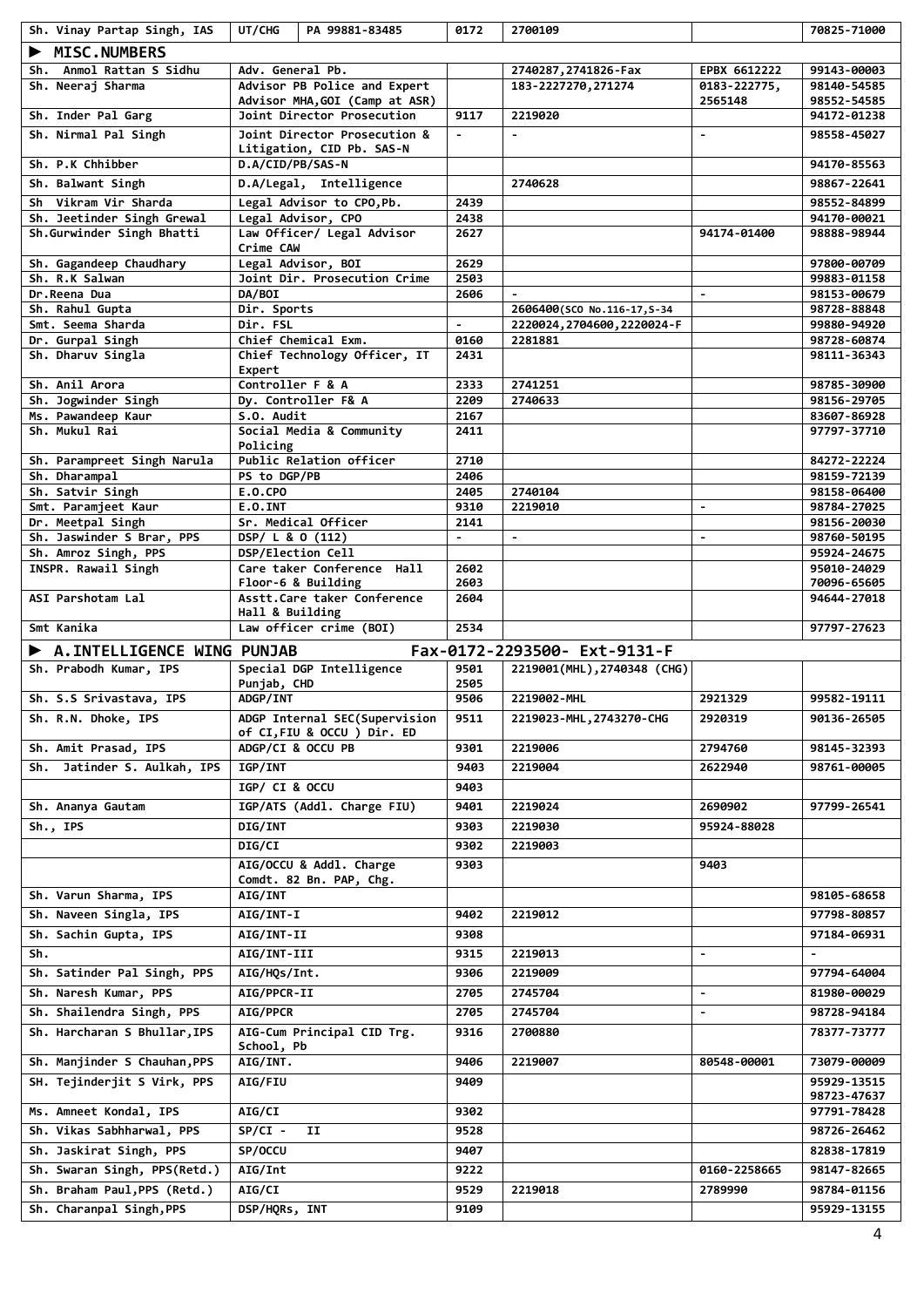| SH. Lovepreet Singh, PPS            | DSP/ INT                                         |       |                   |                          | 96436-22495                |
|-------------------------------------|--------------------------------------------------|-------|-------------------|--------------------------|----------------------------|
| Sh. Prabhjot Kaur, PPS              | DSP/CI/HQ                                        |       |                   |                          | 98149-00058                |
|                                     |                                                  |       |                   |                          |                            |
|                                     |                                                  |       |                   |                          |                            |
| Sh. Harinderdeep Singh, PPS         | DSP/Technical Cell                               |       |                   |                          | 88472-49534                |
| SH. Nikhil Garg, PPS                | DSP/ Technical Cell                              |       |                   |                          | 98053-45728                |
| Sh. Karminder Singh, PPS            | DSP CID Trg. School, PB                          |       |                   |                          | 98140-50614                |
| Sh. Nirmal Singh, PPS               | DSP CID Trg. School                              |       |                   |                          | 97797-02007                |
|                                     | (addl. ch PPCR)                                  |       |                   |                          |                            |
| Sh. Daljit Singh, PPS               | <b>DSP/PPCR</b>                                  | 2703  |                   |                          | 85588-90313                |
|                                     | <b>DSP/PPCR</b>                                  | 2703  |                   |                          |                            |
| Sh. Ashok Kumar, PPS                | <b>DSP/PPCR</b>                                  | 2720  |                   |                          | 95929-70857                |
| Sh. Slamudin, PPS                   | DSP/Special Cell                                 | 9329  | $\blacksquare$    |                          | 84448-00020                |
| Sh.Dhian Chand Mehta (Retd.)        | DSP/Special Cell                                 | 9458  |                   |                          | 98140-09783                |
| AisG Zonal CID/CI PUNJAB            |                                                  |       |                   |                          | $3 - 5 - 22$               |
| Sh. Amarjit Singh Bajwa, PPS        | AIG/CID/Z/ASR                                    | 0183  | $2401901 + Fax$   |                          | 98766-33333                |
| Sh. Rajeshwar S Sidhu, PPS          | <b>AIG/CID/Z/JAL</b>                             | 0181  | 2990787-TELEFAX   | 2277987                  | 99158-00007                |
| Sh. Rattan Singh, PPS               | AIG/CID/Z/LDH                                    | 0161  | 4654910           |                          | 98724-00300                |
| Sh. Alam Vijay Singh, PPS           | AIG/CID/Z/PTL                                    | 0175  | 2354165-F         |                          | 98552-00001                |
| Sh. Surinder Pal Singh, PPS         | AIG/CID/Z/BTA (on leave upto                     | 0164  | 2219845           |                          | 97800-06474                |
|                                     | 29.5.2022)                                       |       |                   |                          |                            |
| Sh. Kulwant Rai, PPS                | AIG/CID/Z/FZR (addl ch.                          | 01632 | 244494            |                          | 99150-29888                |
| Sh. Anil Joshi, PPS                 | AIG/CID/BTA upto 29.5.22)<br>AIG/CID/CHD         | 0172  | 2700880           |                          | 95920-66666                |
|                                     |                                                  |       |                   |                          |                            |
| Sh. Gurmeet Singh, PPS              | AIG/CI/ASR                                       | 0183  | 2587169,2705960 F |                          | 98728-94184                |
| Sh. Satinder Singh IPS              | AIG/CI/JAL addl charge                           | 0181  | 2238049           |                          | 99157-01469                |
| Sh. Gurdial Singh, IPS              | AIG/CI/LDH                                       | 0161  | 4047980           |                          | 95922-05252                |
| Sh. Jaspreet S Sidhu, IPS           | AIG/CI/PTL                                       | 0175  | 2922587           | $\blacksquare$           | 98151-81838                |
| Sh. Jaspreet S Sidhu, IPS           | (Addl. Charge)<br><b>AIG/CI/BTA</b>              | 0164  | 2215900           |                          | 98151-81838<br>82888-88883 |
| Sh. Ashwani Kapoor, IPS             | AIG/CI/PTK (Addl. Ch                             | 0186  | 2235563           |                          | 98729-00011                |
|                                     | AIG/SSOC-SAS)                                    |       |                   |                          |                            |
| Sh Harkamalprit S Khakh, PPS        | AIG/CI/ FZR                                      | 01632 | 241415            | $\blacksquare$           | 99150-22000                |
| Sh. Naveen Singla, IPS              | (Addl.charge SSOC/FZK)<br>AIG/CID/U/PB New Delhi | 0172  | 2219012 (MHL)     | $\overline{\phantom{a}}$ | 97796-80857                |
|                                     | (Addl. Charge)                                   |       |                   |                          |                            |
|                                     |                                                  |       |                   |                          | 97798-80857                |
|                                     |                                                  |       |                   |                          |                            |
| Sh. Sukhminder S Mann, IPS          | <b>AIG/SSOC/ASR</b><br>( Add DIG/Jails)          | 0183  | 2586090           |                          | 98140-45052                |
| Sh. Ashwani Kapoor, IPS             | AIG/SSOC/SAS-N (Addl Ch.)                        |       |                   |                          | 98729-00011                |
| DISTRICT CID/CI UNITS IN THE PUNJAB |                                                  |       |                   |                          |                            |
| Sh. Kashmir Singh, PPS              | DSP/CID/ASR-C                                    | 0183  | 2227700,2401901   | 97800-04420              |                            |
| Sh. Ravinder Kumar, PPS             | DSP/CID/ASR-R (add Ch)                           | 0183  | 2226123           | 97793-00865              |                            |
| Sh. Ravinder Kumar, PPS             | DSP/CID/TTN                                      | 01852 | 222411            | 97793-00865              |                            |
| Sh. Inderveer Singh, PPS            | DSP/CID/GSP                                      | 01874 | 244327            | 98154-54519              |                            |
| Sh. Rameshwar Singh, PPS            | DSP/CID/PTK                                      | 0186  | 2220563           | 88475-54499              |                            |
|                                     |                                                  |       |                   |                          |                            |
| Sh. Palwinderjit Kaur, PPS          | DSP/CID/BTL<br>DSP/CID/JAL-C                     | 01871 | 240832            | 98777-48792              |                            |
| Sh. Davinder Parshad, PPS           |                                                  | 0181  | 2990652           | 98150-29353              |                            |
| Sh. Rajinder Kumar, PPS             | DSP/CID/JAL-R                                    | 0181  | 2990652           | 89470-00041              |                            |
| Sh. Didar Singh, PPS                | DSP/CID/SBS-N                                    | 01823 | 220039            | 98145-24999              |                            |
| SH. Kuldeep Singh, PPS              | DSP/CID/HPR                                      | 01882 | 299408            | 98153-00148              |                            |
| Sh. Raj Kumar, PPS                  | DSP/CID/KPT                                      | 01822 | 233746,232006     | 70090-44113              |                            |
| Sh. Sukhbir Singh, PPS              | DSP/CID/PTL                                      | 0175  | 2213027           | 99154-16834              |                            |
| SH. Devinder Singh, PPS             | DSP/CID/FGS                                      | 01763 | 232206            | 95929-12441              |                            |
| Sh. Sanjeev kumar Joshi, PPS        | <b>DSP/CID/SGR</b>                               | 01672 | 231308            | 78778-30864              |                            |
| Sh. Charanpal Singh, PPS            | DSP/CID/MLK (add Ch MLK)                         |       |                   | 95929-13155              |                            |
| Sh.Baldev Singh, PPS                | DSP/CID/BNL                                      | 01679 | 230814            | 62839-00603              |                            |
| INSP.Joginder singh,                | I/C/CID/LDH-C                                    | 0161  | 4068498           | 84278-83355              |                            |
|                                     | DSP/CID/LDH-R                                    | 01624 | 223235            |                          |                            |
| Sh. Harjinder Singh, PPS            | <b>DSP/CID/KHN</b>                               | 01628 | 226056            | 95929-00511              |                            |
| Sh. Ravinder Singh, PPS             | DSP/CID/RPR                                      | 01881 | 221174            | 95929-13172              |                            |
| Sh. Rakesh Kumar, PPS               | DSP/CID/SAS-N                                    | 0172  | 2219221           | 98880-08686              |                            |
| Sh. Sukhdev Singh, PPS              | DSP/CID/FZR                                      | 01632 | 244479,           | 97794-50602              |                            |
| Sh. Manjinder Pal Singh, PPS        | DSP/CID/FZK                                      | 01638 | 261362            | 95929-13888              |                            |
|                                     |                                                  |       |                   |                          |                            |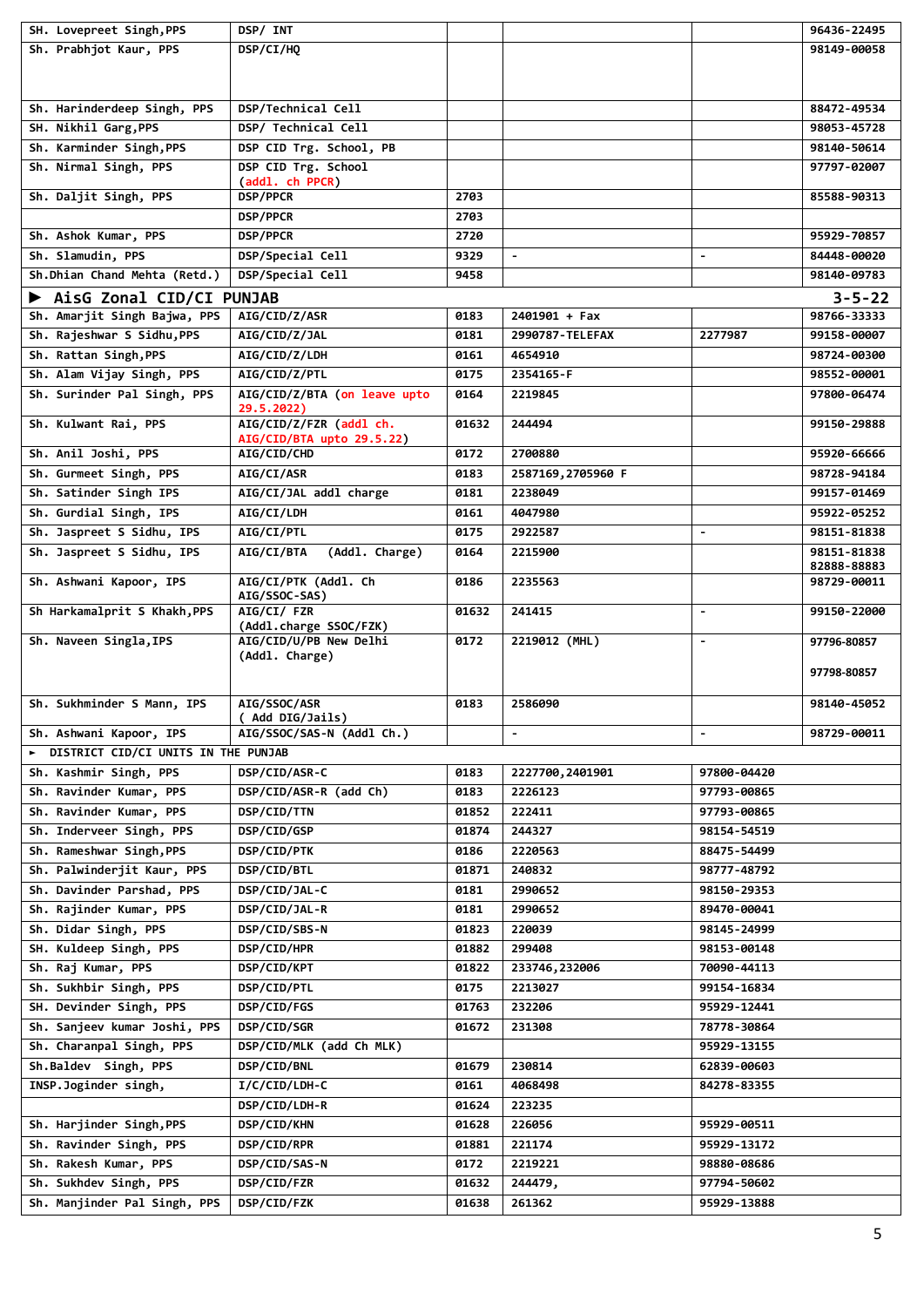| Sh. Ashok Kumar, PPS          | DSP/CID/MGA                                                                                             | 01636 | 239823             | 98158-00373                               |                            |
|-------------------------------|---------------------------------------------------------------------------------------------------------|-------|--------------------|-------------------------------------------|----------------------------|
| Sh. Sukhdev Singh, PPS        | DSP/CID/FDK (addl. Ch)                                                                                  | 01639 | 251003             | 97794-50602                               |                            |
| Sh. Parminder Singh, PPS      | DSP/CID/BTI                                                                                             | 0164  | 2211845            | 97792-02000                               |                            |
| INSP. Malkit Singh            | I/C/CID/ MNS                                                                                            | 01652 | 227038-FAX         | 99157-72498                               |                            |
| INSP. Manjit Singh, PPS       | I/C/CID/SMS                                                                                             | 01633 | 262589             | 98777-78220                               |                            |
| Sh. Satinder Kumar, PPS       | DSP/CID/U/CHG                                                                                           | 0172  | 2700880            | 98885-27500                               |                            |
| INSP. Subahash Chander        | <b>IC/CID/DELHI</b>                                                                                     | 011   | 23710756           | 085728-38050, 79883-<br>06979,85728-88050 |                            |
| Sh.Balwant Singh, PPS         | DSP/BBMB/NGL                                                                                            | 01887 | 223060,            | 78371-40021                               |                            |
| Sh. Nirvair Singh, PPS        | DSP/A.PORT/ASR                                                                                          | 0183  | 2214052            | 98727-51577                               |                            |
| Sh. Harwinder Pal Singh, PPS  | DSP/SSOC/ASR                                                                                            | 0183  | 2586090            | 98552-99999                               |                            |
| Insp. Paramjit Singh          | IC/CI/BTA                                                                                               | 0164  | 2215900, 2215902   | 98760-10880                               |                            |
| Sh. Pritpal S Ghuman, PPS     | DSP/CI/PTL                                                                                              |       |                    | 98728-33677                               |                            |
| Sh. Rajnish Kumar, PPS        | DSP/CI/PTL                                                                                              |       |                    | 99150-05489                               |                            |
| Sh. Dalpreet Singh, PPS       | DSP/CI/LDH(R)                                                                                           |       |                    | 98158-00473                               |                            |
| SH. Varunjeet Singh, PPS      | DSP/CI/LDH(C) & KHN                                                                                     | 0161  | 4047980            | 98158-00217                               |                            |
| INSP.Vimal Kumar              | I/C/PCP Rd. & Railway ASR                                                                               | 0183  | 2382666            | 95929-13826                               |                            |
|                               | (Addl. Charge)                                                                                          |       |                    |                                           |                            |
| INSP.Vimal Kumar              | I/C/CI/ASR (Addl. Charge)TTN                                                                            |       |                    | 95929-13826                               |                            |
| Sh. Nirmal Singh, PPS         | DSP/CI/PTK (Addl. Charge) GSP                                                                           |       |                    | 98185-38150                               |                            |
| Sh. Harbhajan Lal, PPS        | DSP/CI/JAL                                                                                              |       |                    | 95929-13806                               |                            |
| INSP. Swaran Singh            | <b>IC/KPT</b>                                                                                           |       |                    | 97799-19305                               |                            |
| INSP. Onkar Singh             | IC/ HPR                                                                                                 |       |                    | 81276-77021                               |                            |
| Insp. Satish Kumar            | IC/CI/Ferozepur                                                                                         | 01632 | 244308             | 94630-47147                               |                            |
|                               | BUREAU OF INVESTIGATION (BOI), CRIME (CR No. -2922619)                                                  |       |                    |                                           |                            |
| Sh. B.Chandra Sekhar, IPS     | ADGP & Director/BOI, Pb, Chg                                                                            | 2621  | 2740179            |                                           |                            |
|                               | IGP/Crime-IV Admn. (BOI)                                                                                | 2619  | 2924845            |                                           |                            |
| Sh. A. K Mittal, IPS          | IGP/Crime PBI.                                                                                          | 2623  | 2740660            |                                           |                            |
|                               | IGP/Crime                                                                                               | 2633  | 2743738            |                                           |                            |
| Sh. Naveen Saini, IPS         | AIG/Crime/Inv. & Special Cell                                                                           | 2605  | 2740768            |                                           |                            |
| Sh. Gaurav Garg, IPS          | <b>AIG/Crime</b>                                                                                        |       |                    |                                           |                            |
| Sh. Kuljit Singh, PPS         | AIG/Crime Commission, Pb.                                                                               | 2633  | $\blacksquare$     |                                           |                            |
| Sh. Surinderjit S Mand, PPS   | AIG/Crime Inv. 1, BOI                                                                                   | 2614  | $\blacksquare$     |                                           |                            |
| Sh. Yadwinder S Sandhu, PPS   | AIG/Admn                                                                                                | 2716  |                    |                                           |                            |
| Sh. Harwinder S Virk, PPS     | AIG/Crime-II                                                                                            |       | $\blacksquare$     |                                           |                            |
| Smt Surinderjit Kaur, PPS     | AIG/Complaint Cell/EOW                                                                                  | 2637  |                    |                                           |                            |
| Sh. Balraj Singh, PPS         | AIG/Crime                                                                                               | 2729  |                    |                                           |                            |
| Sh. Sarbjeet Singh, PPS       | AIG/Litigation & EOW, BOI                                                                               | 2708  |                    |                                           |                            |
| Sh. Gurmeet Singh, PPS        | AIG/Crime, Zone, BTA                                                                                    |       |                    |                                           | 98729-00330                |
| Sh. Raj Kumar, PPS            | AIG/Crime, Zone, PTL                                                                                    |       |                    |                                           | 98785-55877                |
|                               | AIG/Crime, Zone, LDH                                                                                    |       |                    |                                           |                            |
| Smt. Richa Agnihotri, PPS     | AIG/Crime, zone, ASR                                                                                    |       |                    |                                           | 97793-00077                |
| Sh. Balbir Singh Bhatti, PPS  | AIG/Crime, Zone, JAL                                                                                    |       |                    |                                           | 88473-78003                |
|                               |                                                                                                         |       |                    |                                           |                            |
| Sh. Ishwar Singh, IPS         | VIGILANCE BUREAU PUNJAB SAS-NAGAR, SECTOR-68 CONTROL ROOM-2217100,2217200<br>Chief Director state VB/Pb | Ext.  | 2218111, 2216142   | 2691160                                   | 98761-67900                |
|                               |                                                                                                         | 101   |                    |                                           | 82848-67900                |
| Smt. Vibhu Raj, IPS           | ADGP/Vigilance EOW                                                                                      | 103   | 2218555            | 2750500                                   | 81461-01621                |
|                               | ADGP-Cum-Dir/VB/Pb                                                                                      | 102   | 2218444            | 2972909                                   |                            |
| Sh. Kanwaldeep Singh, PPS     | JD/VB, IVC & SU Pb. (Addl.<br>Ch. SSOC, Vigilance SAS-N)                                                | 112   | 2218812            |                                           | 99150-12700                |
| Sh Jatinderjit Singh          | JD/P                                                                                                    | 113   | 2217009            | 2542540                                   | 98146-02525                |
| Sh. Gautam Singal, PPS        | AIG/Admn                                                                                                | 106   | 2217004            | 2600327                                   | 95011-00110                |
| Sh. Ajay Chaudhary            | ADA/VB/HQ-I                                                                                             |       | 2217100-200        |                                           | 78373-38845                |
| Sh. Kanwardeep Singh          | ADA/VB/HQ-II                                                                                            | 157   | 2217100-200        |                                           | 98033-33363                |
| Sh. Roop Lal                  | Supdt. admn                                                                                             | 117   | 2217100-200        |                                           | 93166-74839                |
| Sh. Krishan Lal               | Supdt. Crime-1                                                                                          | 118   | 2217100-200        |                                           | 94175-79836                |
| Sh. Jagraj Singh, PPS         | DSP/VB/ BNL                                                                                             |       |                    |                                           | 95011-12018<br>94177-59082 |
| Sh. Gautam Singal, PPS        | Add. SSP/VB/PTL                                                                                         | 0175  | 2302027-F, 2212811 | $\blacksquare$                            | 95011-00110                |
| Sh. Rupinder Singh, PPS       | SSP/VB/LDH                                                                                              | 0161  | 2406969            | 0161-4645388                              | 98760-55388                |
| Smt. Gurpreet K. Purewal, PPS | SSP/VB/EOW/LDH                                                                                          | 0161  | 2920333            |                                           | 99159-06666                |
| Sh. Daljinder S Dhillon, PPS  | SSP/VB/JAL                                                                                              | 0181  | 2244135, 2226349-F | 0181-4045403                              | 98157-91100                |
| Sh. Lakhvir Singh, PPS        | SSP/VB/FZR                                                                                              | 01632 | 244078             | $\blacksquare$                            | 98150-40135                |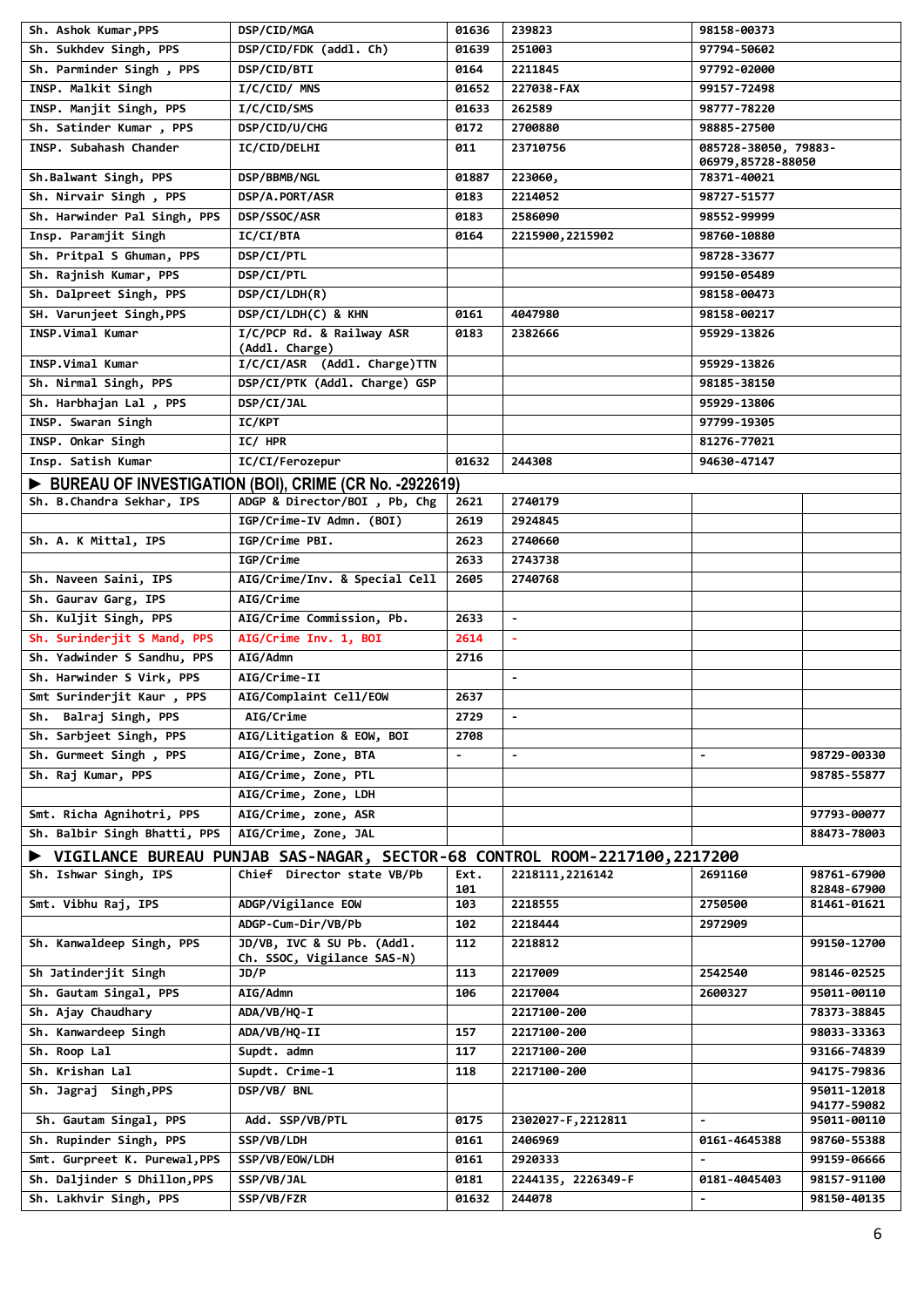|                                            | SSP/VB/BTA                                                 | 0164           | 2214697                             |                          |                            |
|--------------------------------------------|------------------------------------------------------------|----------------|-------------------------------------|--------------------------|----------------------------|
| Sh. Parampal S Dhillon, PPS                | SSP/VB/ASR (add charge)                                    | 0183           | 2210413                             | 0183-2403313             | 91159-00848                |
| Sh. Gaganajit Singh, PPS                   | SSP/VB, RPR Range, SAS-Nagar                               |                |                                     |                          | 98883-07060<br>98140-89184 |
| SPCIAL TASK FORCE (STF) PUNJAB, CHANDIGARH |                                                            |                | CONTROLROOM 2219037, (9230) 2219300 |                          |                            |
|                                            |                                                            |                |                                     |                          |                            |
| (Fax)                                      |                                                            |                | 79019-59595                         |                          |                            |
| Sh. Harpreet S Sidhu, IPS                  | ADGP/STF                                                   | 9201           | 2219036-MHL                         |                          | 99158-09999                |
| Sh. Mohinish Chawla, IPS                   | IGP/STF (Addl. Charge)                                     |                |                                     |                          | 95929-13141                |
| Sh. Gurinder Singh, Dhillon,               | IGP/STF, Punjab Chd.                                       | 9202           |                                     |                          | 98786-66666                |
| <b>IPS</b>                                 |                                                            |                |                                     |                          |                            |
| Sh. S.K Rampal                             | DIG/STF                                                    | 9208           |                                     |                          | 75032-00007                |
| Sh. Snehdeep Sharma, PPS                   | AIG/STF LDH Range                                          |                |                                     |                          | 95929-14703                |
| Sh. Nirmaljit Singh , PPS                  | AIG/STF FZR Range                                          |                |                                     |                          | 81464-00057                |
| Sh. Rashpal Singh, PPS                     | AIG/STF ASR (Addl. Charge)                                 |                |                                     |                          | 87288-24000                |
| Sh. Gurpreet Singh, PPS                    | AIG/STF PTL Range                                          |                |                                     |                          | 98140-88444                |
| Sh. Harpreet Singh, PPS                    | AIG/STF ADMN RPR Range (add                                | 9207           |                                     |                          | 98144-32144                |
| Sh. Gurpreet Singh, PPS                    | charge)<br>AIG/STF BTA ( Add charge)                       |                |                                     |                          | 98140-88444                |
| Sh. Surinder Kumar, PPS                    | SP/STF JAL Range                                           |                |                                     |                          | 75890-00016                |
| ANTI-GANGSTER TASK FORCE                   |                                                            |                |                                     |                          |                            |
| Sh. Parmod Ban, IPS                        | <b>ADGP/AGTF</b>                                           |                |                                     |                          | 98760-13201                |
| Sh. Gurmeet S Chauhan, IPS                 | AIG/AGTF addl. Ch OCCU &                                   |                |                                     |                          | 97803-12000                |
|                                            | comd. 82 Bn                                                |                |                                     |                          |                            |
| Sh. Sandeep Goel, PPS                      | AIG/AGTF LDH                                               |                |                                     |                          | 99882-15112                |
| Sh. Opinderjit S Ghuman pps                | AIG/AGTF JAL                                               |                |                                     |                          | 98721-00016                |
| Sh. Bikramjit S Brar, PPS                  | <b>DSP/AGTF</b>                                            |                |                                     |                          | 85569-00008                |
|                                            | SPECIAL PROTECTION UNIT (SPU) (CR No.- 2740975, 2741705-F) |                |                                     | digcmspb@gmail.com       |                            |
| Sh. A.K.Pandey                             | ADGP/ Commando SPU ( Addl.                                 |                | 2749045                             | 2728570                  | 98154-24000                |
| Sh. Mandhir Singh, PPS                     | Charge cum SOG, PB)<br>AIG/Admn./SPU                       |                | 2743303                             |                          | 89680-91365                |
|                                            | AIG/SPU                                                    |                |                                     |                          |                            |
| Sh. Amarpreet Singh Ghuman,                | SP/SPU                                                     | $\blacksquare$ | $\blacksquare$                      |                          | 87288-00053                |
| <b>IPS</b>                                 |                                                            |                |                                     |                          |                            |
| Sh. Baljeet Singh, PPS                     | SP/SPU                                                     |                |                                     |                          | 81460-15961                |
| Sh. Sukhpal Singh, IPS                     | SP/SPU                                                     |                |                                     |                          | 96461-00043                |
| Sh. Mukesh Kumar, PPS                      | SP/SPU                                                     |                |                                     |                          | 98149-07555                |
| Sh. Rattan Lal, PPS                        | SP/SPU                                                     |                |                                     |                          | 84275-00362                |
| Sh. Surindera Singh, PPS                   | DSP/ Tech SPU                                              |                |                                     |                          | 97819-93663                |
| Sh. Harinderdeep Singh, PPS                | DSP/SPU                                                    |                |                                     |                          | 88472-49534                |
| Sh. Davinderpal Singh, PPS                 | DSP/SPU/CMR                                                |                |                                     |                          | 94634-10139                |
| Sh. Swaranjit Singh, PPS                   | DSP/SPU/CMR                                                |                |                                     |                          | 97792-99993                |
| Sh. Navneet Kumar, PPS                     | DSP/SPU/CMR                                                |                |                                     |                          | 94171-42108                |
| Sh. Gurmit Singh, PPS                      | DSP/SPU/CMR                                                |                |                                     |                          | 98765-91795                |
| Sh. Rajwinder Singh, PPS                   | DSP/SPU/CMR                                                |                |                                     |                          | 99157-78622                |
| Sh. Baljit Singh, PPS                      | DSP/SPU/ASL                                                |                |                                     |                          | 98786-18205                |
| Sh. Vinod Kumawat, PPS                     | DSP/ Trg. SPU                                              |                |                                     |                          | 78883-75956                |
| NRI and Woman Cell SAS Nagar PB.           | 0172-2260042-43                                            |                |                                     |                          |                            |
| Smt. V.Neerja, IPS                         | ADGP/NRI Affairs, Pb.                                      |                | 2260040, 2260042-F, SAS-N           | $\blacksquare$           | 94639-99224                |
| Sh. Harpreet Singh, PPS                    | (On leave upto 05.06.2022)<br>AIG/NRI/JAL (Sub Div.)       |                |                                     |                          | 98159-19411                |
| Sh. Raminder Singh, PPS                    | AIG/NRI/LDH (Sub Div.)                                     |                |                                     |                          | 97800-02206                |
| Sh. Gurjot Singh, PPS                      | AIG/NRI/SAS-N                                              |                | $\blacksquare$                      | 96466-006796             | 91155-16004                |
| Sh. Ajinder Singh, PPS                     | AIG/NRI-HQ Add Charge                                      |                |                                     |                          | 98144-44222                |
|                                            | Modernization                                              |                |                                     |                          |                            |
| Sh. Balwinder Singh, PPS                   | AIG/NRI/PTL                                                |                |                                     |                          | 85588-34561                |
| Sh. Mukhwinder S Bhullar, IPS              | AIG/NRI/ASR                                                |                |                                     |                          | 96468-00007                |
| <b>GRP PATIALA</b><br>►                    | CONTROL ROOM-0175-2213241,82880-75777, 2300198-FAX         |                |                                     |                          |                            |
| Sh. M.F. Faroougi IPS                      | ADGP/Railways (addi chr.                                   | 0175           | 2212038, 0172-2749739               | $\overline{\phantom{0}}$ | 98785-55400                |
| Sh. Baljot S Rathore, IPS                  | Public Grivances Div. -Punjab)<br>DIG/GRP/PTL              | 0175           | 2227009                             |                          | 98761-54271                |
| Sh. Ajay Maluja, IPS                       | AIG/ GRP/ PTL                                              |                |                                     |                          | 95929-16390                |
| Smt. Amandeep Kaur, PPS                    | SP/OPS/GRP/LDH                                             |                |                                     |                          | 99887-15050                |
| Sh. Parveen Kumar, PPS                     | SP/D/GRP/JAL                                               |                |                                     |                          | 98729-15000                |
| Sh. Surinder Kumar, PPS                    | DSP/GRP/ASR                                                |                |                                     |                          | 97800-07740                |
|                                            |                                                            |                |                                     |                          |                            |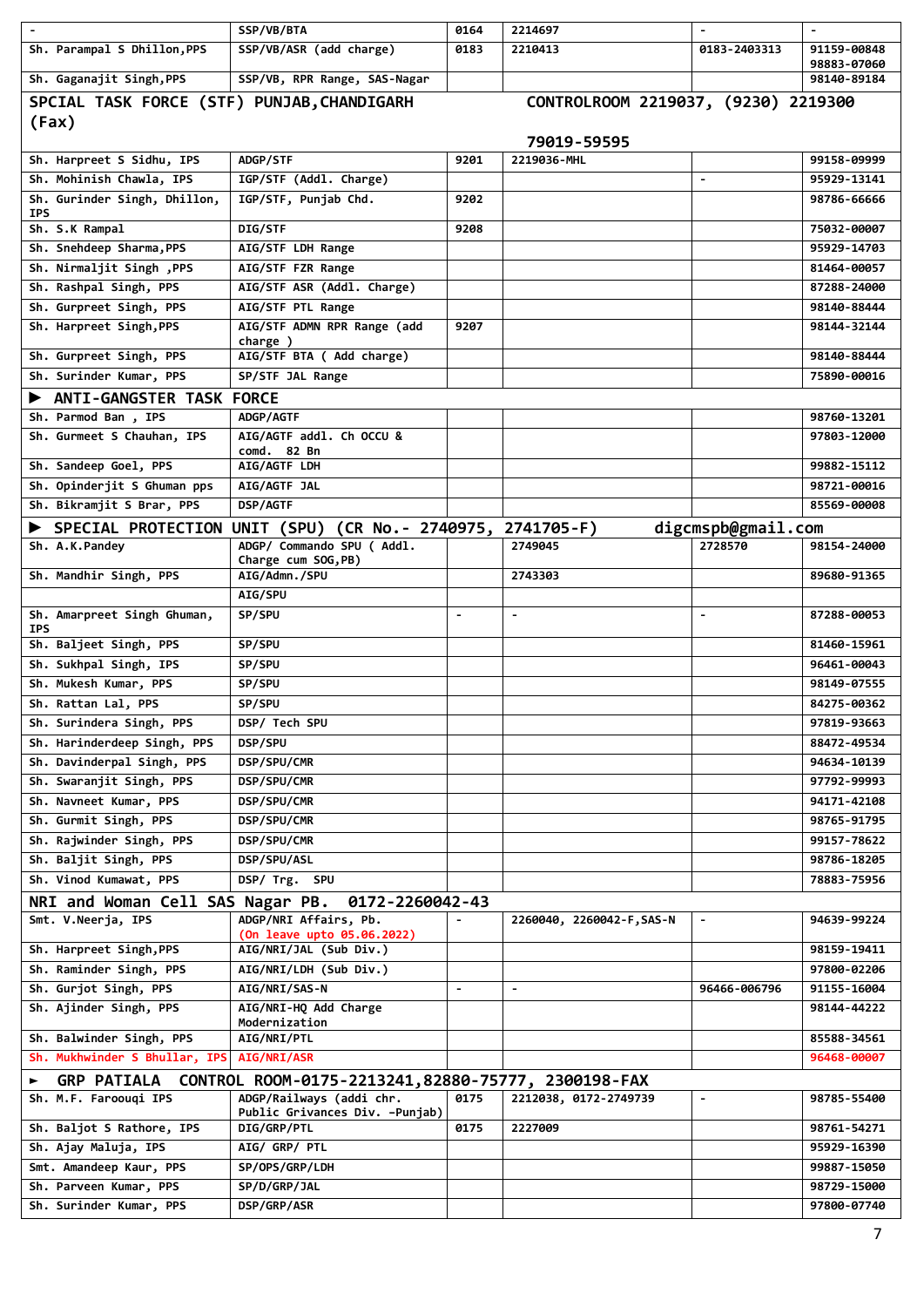| Sh. Ranvir Singh, PPS                   | DSP/GRP/PTK                                                                            |                |                                         |                | 98728-00128                |
|-----------------------------------------|----------------------------------------------------------------------------------------|----------------|-----------------------------------------|----------------|----------------------------|
| Sh. Ashwani Kumar, PPS                  | DSP/GRP/JAL                                                                            |                |                                         |                | 98146-40404                |
| Sh. Davinder Singh, PPS                 | DSP/D/HQ                                                                               |                |                                         |                | 98765-17145                |
| Sh. Shivender Pal Singh, PPS            | DSP/OPR                                                                                |                |                                         |                | 98728-11103                |
| Sh. Jatinder Singh, PPS                 | DSP/FZR                                                                                |                |                                         |                | 98151-14786                |
| Sh. Balram Rana, PPS                    | DSP/LDH                                                                                |                |                                         |                | 98765-16129                |
| Sh. Jagmohan Singh, PPS                 | DSP/SD/PTL/SGR/C-ROOM                                                                  |                |                                         |                | 98142-57217                |
| Sh. Jaswinder Singh, PPS                | DSP/GRP/Sirhind                                                                        |                |                                         |                | 98767-21399                |
| <b>PSPCL</b>                            |                                                                                        |                |                                         |                |                            |
| Sh. Jatinder Jain, IPS                  | ADGP/PSPCL/PB Against the                                                              |                | 0164-2214001                            |                | 94170-07450                |
|                                         | post of DGP, PSPCL Punjab                                                              |                |                                         |                |                            |
| SH. Kewal Kishor, PPS                   | DSP/PSPCL / JAL                                                                        |                |                                         |                | 98728-79980                |
|                                         | PPA PHILLAUR CONTROL ROOM-01826-222061 & 62, 223018,000061, 223820-FAX                 |                |                                         |                |                            |
| Smt.Anita Punj, IPS                     | ADGP cum Dir PPA-Phillaur                                                              | 01826          | 222061-62, 223018                       | 2794694        | 98786-06666                |
| Sh.                                     | IGP CUM Addl. Dir. PPA/PHR                                                             | 01826          | 202061 - 62                             | $\blacksquare$ |                            |
| Sh. B.L.Meena, IPS                      | DIG cum Joint Director MRS                                                             |                |                                         |                | 88729-00084                |
|                                         | PPA Phillaur                                                                           |                |                                         |                | 88470-87413                |
| Sh. Piritipal Singh, PPS                | Comdt.Cum-Dy. Director (admn)<br>PPA                                                   |                |                                         |                | 80547-10302                |
| Sh. Gurtejinder S Aulakh,               | Comdt.Cum-Dy. Director                                                                 | 01826          | 222061-62                               |                | 93169-00001                |
| <b>PPS</b>                              | (General) PPA                                                                          |                |                                         |                |                            |
| Sh. Harmanbir Singh Gill,               | Comdt.Cum-Dy. Director                                                                 | $\blacksquare$ | $\blacksquare$                          | $\blacksquare$ | 94170-11111                |
| <b>PPS</b><br>Smt. Manmohan Sharma, PPS | (Indoor) PPA<br>Comdt.Cum-Dy.Director                                                  |                |                                         |                | 99150-29010                |
|                                         | (Outdoor)                                                                              |                |                                         |                |                            |
| Sh. Harpreet S Mander, PPS              | Comdt-PRTC Jahan Khelan                                                                | 01882          | 272225-F                                |                | 98159-19411                |
| Sh. Sukhdev Singh, PPS                  | DSP/Trg. & Go Mess                                                                     | $\blacksquare$ | $\blacksquare$                          | $\blacksquare$ | 98765-00455                |
| Smt. Balwinder Kaur, PPS                | DSP/OutDoor                                                                            | 01826          | 222061                                  |                | 82848-21400                |
| Sh. Jaswinder Singh                     | DSP/Line and Riding                                                                    |                |                                         |                | 95010-00862                |
| Sh. Ashok Kumar, PPS                    | DSP/Adjutant & Admn.                                                                   |                |                                         |                | 98760-99325                |
| Sh. Varinder Kumar, PPS                 | DSP/ SEC                                                                               |                |                                         |                | 79733-16946                |
| Dr. Jaswinder Singh                     | HOD-Cum-Dean (SS)                                                                      |                |                                         |                | 97799-02075                |
| Smt. Harbhajan Kaur                     | Insp./Dir./FPB                                                                         | 01826          | 224939                                  |                | 98883-46219                |
| Dr. Nishan Chand                        | Incharge F.S.L                                                                         | 01826          | 223018                                  |                | 98151-00769                |
| Smt. Preeti Sidhu                       | Principal POLICE PUBLIC                                                                | 01826          | 97796-09085                             |                | 97797-22930                |
|                                         | SCHOOL PPA PHR                                                                         |                |                                         |                |                            |
|                                         | STATE ARMED POLICE (CONTROL ROOM 81465-95100, 0181-2924368, FAX-2924367) (Mail)2924369 |                |                                         |                |                            |
| Sh. Iqbal Preet Singh                   | Special DGP/Armed Police JAL                                                           | 0181           | 2924361                                 | 2924362        | 98140-48900                |
| Sahota, IPS                             |                                                                                        |                |                                         |                |                            |
| Sh. Naunihal Singh, IPS                 | IGP/PAP-2                                                                              |                |                                         | $\blacksquare$ | 95923-33333                |
| Sh.Jaskaran Singh, IPS                  | IGP/PAP Jal                                                                            | 0181           | 2924365                                 | 2924317        | 98146-24177                |
| Sh. BL Meena, IPS                       | DIG/PAP Admn (addl. Ch)                                                                |                |                                         |                | 88729-00084                |
| Sh. Navjot Singh Mahal, PPS             | <b>AIG/PAP-I</b>                                                                       | 0181           | 2924368                                 |                | 88470-87413<br>98141-87924 |
| Sh.Harkamalpreet Singh, IPS             | Comdt.7 <sup>th</sup> BN SAP JAL                                                       | 0181           | 2924377, 87250-42600                    | 0181-2621407   | 99150-22000                |
| Sh. Baljit Singh Dhillon,               | Comdt.9 <sup>th</sup> ASR                                                              | 0183           | 2580280                                 | $\blacksquare$ | 95016-00027                |
| <b>PPS</b>                              | (Addl. Charge 5 <sup>th</sup> IRB)                                                     |                |                                         |                |                            |
| Sh. Jatinder S Khehra, PPS              | Comdt.13 <sup>th</sup> CHG                                                             | 0172           | 2991268,95929-16454                     | $\blacksquare$ | 98767-00709                |
| Sh. Opinderjit S Ghuman, IPS            | Comdt.27 <sup>th</sup> JAL (Addl. Charge                                               | 0181           | 2924381, 2231819                        |                | 98721-00016                |
|                                         | AIG/AGTF, JAL)                                                                         |                |                                         |                |                            |
| Sh. Balwinder Singh, PPS                | Comdt.36 <sup>th</sup> BGH                                                             | 0175           | 2381472, 82830-63600                    | $\blacksquare$ | 98150-09898                |
| Sh. Ranbir Singh, PPS                   | Comdt.75 <sup>th</sup> JAL                                                             | 0181           | 2924375,98150-64165                     | $\blacksquare$ | 98155-99856                |
|                                         | Comdt.80 <sup>th</sup> JAL                                                             | 0181           | 2924380,97794-60501                     | $\blacksquare$ |                            |
| Sh. Gurmeet S Chauhan, IPS              | Comdt. 82 Bn, Chg.                                                                     | 0172           | 2742293, 2746831-F,                     |                | 97803-12000                |
| Sh. Satinder Singh, IPS                 | Comdt.ISTC/ KPT                                                                        | 01822          | 95929-16392 (CR)<br>81465-13710, 231033 | $\blacksquare$ | 98140-54946                |
|                                         | (Addl. Charge AIG/CI/JAL.)                                                             |                |                                         |                |                            |
| Sh. Kulwant Singh Heer, PPS             | Comdt. RTC/JAL                                                                         | 0181           | 2924382                                 |                | 98760-95149                |
| Sh. Manjit Singh , PPS                  | AIG/ARP & SDRF JAL                                                                     |                |                                         |                | 98142-88422                |
| Sh.                                     | SP/ARP/JAL                                                                             | $\blacksquare$ | $\blacksquare$                          | $\blacksquare$ |                            |
| Sh. Bahadur Singh, PPS                  | SP-Cum-Sports Secy, SAP JAL                                                            |                |                                         |                | 95923-55550                |
| Sh. Harpreet S Mander, PPS              | Comdt-PRTC Jahan Khelan                                                                | 01882          | 272225, 78147-17819                     |                | 98159-19411                |
| Sh. Munish Kumar, PPS                   | DSP/Security/ SAP /Campus                                                              |                |                                         |                | 97795-00665                |
| Dr. Rashmi Vij                          | Principal Police DAV Public                                                            | 0181           | 2241246, 2223618                        | 5098946        | 98159-38484                |
|                                         | Sch. SAP /JAL                                                                          |                |                                         |                |                            |
| SI Sucha Singh                          |                                                                                        |                |                                         |                |                            |
| ASI Kulwinder singh                     | $IC/G.0$ Mess/32 ()<br>I/C GO Mess SAP JAL                                             | 0172<br>0181   | 2600161, 94646-48400<br>2924372-73      |                | 94648-16300<br>98887-66548 |